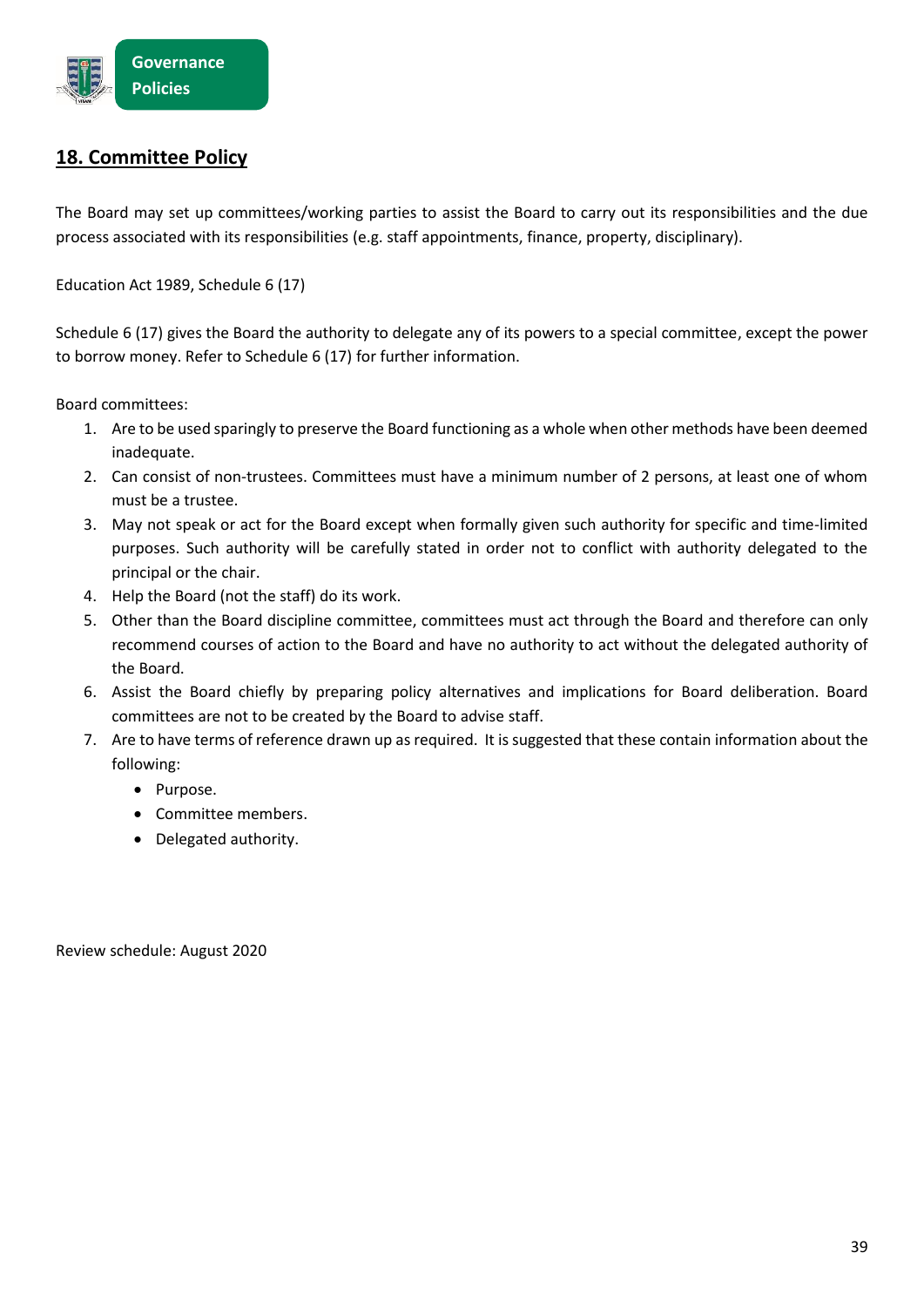## **Committee Terms of Reference**

## **18.1 Student Disciplinary Committee Terms of Reference**

Purpose: To ensure that all processes relating to the suspensions of students adhere to the requirements of Education Act 1989, Education Rules 1999 and Ministry of Education Guidelines.

Committee members: All members of the Board. The chair of the committee is the Board chair or in the chair's absence will be determined by the committee. The quorum for the committee shall be two trustees.

Delegated Authority: That the powers conferred on the Board under Schedule 6, clause 17 of The Education Act 1989 be delegated to the discipline committee of the Board of trustees. The committee will:

- Act in fairness, without bias or prejudice and with confidentiality.
- Act within legislation and the MOE guidelines.
- Act only on written and agreed information, not verbal hearsay.
- Use processes of natural justice in discipline hearing procedures.
- Make recommendations on discipline matters to the Board as necessary.

The Board will be kept informed of the number of stand-downs, suspensions, exclusions and expulsions at each Board meeting by the principal.

Review schedule: November 2024